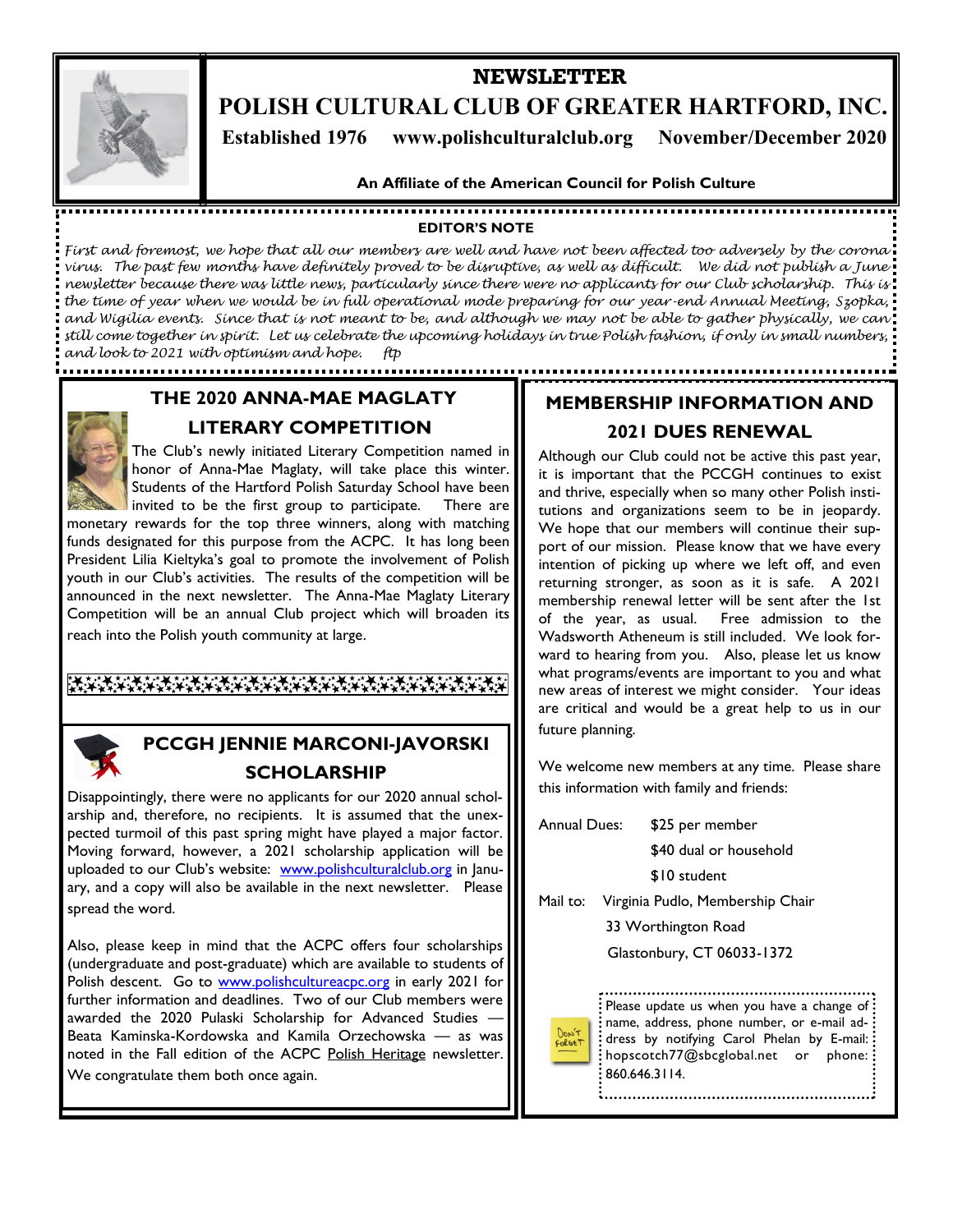

### *Page 2* **NEWSLETTER**

### **FROM THE PRESIDENT'S PEN**

#### Dear Members:

Just when you need a Polish fix, here it appears, your next Club newsletter! Most things have not gone as planned this year, but our newsletter is steady. Our calendar continues to be postponed, especially our signature events, the



Szopka Festival and Wigilia at the Polish National Home. The PNH is currently going through transition as it tries to land on its feet after a long-standing financial struggle. The PNH is our "Dom Polonii" and we need it to remain open for many more years to come. We hope things settle well soon.

Because we were not able to hold an Annual Meeting this year, at which time nominations would have been presented for all Officer positions and a vote taken, the best approach seemed to be to ask the current Officers (all of whom were eligible) to remain for a second two-year term. All the candidates agreed and we thank them for their continued service. Here is the list of officers for 2021-2022:

| President             | Lilia Kieltyka   |
|-----------------------|------------------|
| <b>Vice President</b> | Ursula Brodowicz |
| Secretary             | Frances Pudlo    |
| <b>Treasurer</b>      | Raymond Kowalski |
|                       |                  |

Historian Virginia Pudlo

As this turbulent year comes to a close, let's reflect on being thankful for the Polish traditions we have and turn to them for comfort.

#### **Lilia Kieltyka – President**



#### **2021-2022 OFFICERS AND BOARD MEMBERS**

| President:      | Lilia Kieltyka   |
|-----------------|------------------|
| Vice President: | Ursula Brodowicz |
| Secretary:      | Frances Pudlo    |
| Treasurer:      | Raymond Kowalski |
| Historian:      | Virginia Pudlo   |
|                 | .                |

Board Members: Patricia Archie, Marek Czarnecki, Edward Farley, Krystyna Farley, Patricia Kaczynski, Florence Langridge, Louis Maglaty, John Majdan, Carol Bogon Phelan, and Nancy Yiznitsky.

*Feel free to contact any of us at any time.* 

#### **A POLISH CHILD'S FAIRLY TALE FANTASY FOR THE CHRISTMAS TREE**

In 1996, Ursula Brodowicz, Maria Brodowicz, Helen Olejarz, and Teresa Szylobryt collaborated to decorate and donate a Christmas tree for the Wadsworth Atheneum's annual *Festival of Trees* on behalf of the PCCGH. They chose to use elves/gnomes and mushrooms as the theme of the tree inspired by a classic story familiar to generations of Polish children, "O krasnoludkach I sierotce Marysi" (Little Orphan Maria and the Elves). Written in 1895 by the renowned author and poet Maria Konopnicka, it features Orphan Maria and the elves who helped her find happiness and joy in her lonely life. It is a story of overcoming hardships and setbacks with a little magic and a little help from one's friends, something to which both children and adults can relate. The fairy tale, presented in the form of a long poem, has been translated into over 50 languages and begins . . .

> Czy to bajka, czy nie bajka, Myślcie sobie, jak tam chcecie. A ja przecież wam powiadam: Krasnoludki są na świecie!

Whether you believe it or not, That's entirely up to you. But let me tell you what I know: Elves do exist on this earth!

Elves are believed to live under the fat stylized mushrooms, which in Poland are most commonly portrayed as the easily recognizable red and white *amanita* and which also reflect the colors of the Polish flag. Mushrooms and elves/gnomes are archetypes not unique just to Polish folklore. Images of helpful and/or mischievous "little people" appear in legends and folk tales worldwide and their universal appeal among children persists to the present day. Perhaps our young ones might wish to make some magical decorations for their Christmas tree.





#### **NEWSLETTER STAFF**

**Editor: Frances Pudlo (francespudlo@att.net) Assistant Editor: (open — if anyone is interested, contact Fran) Staff: Carol Bogon Phelan, Nancy Yiznitsky**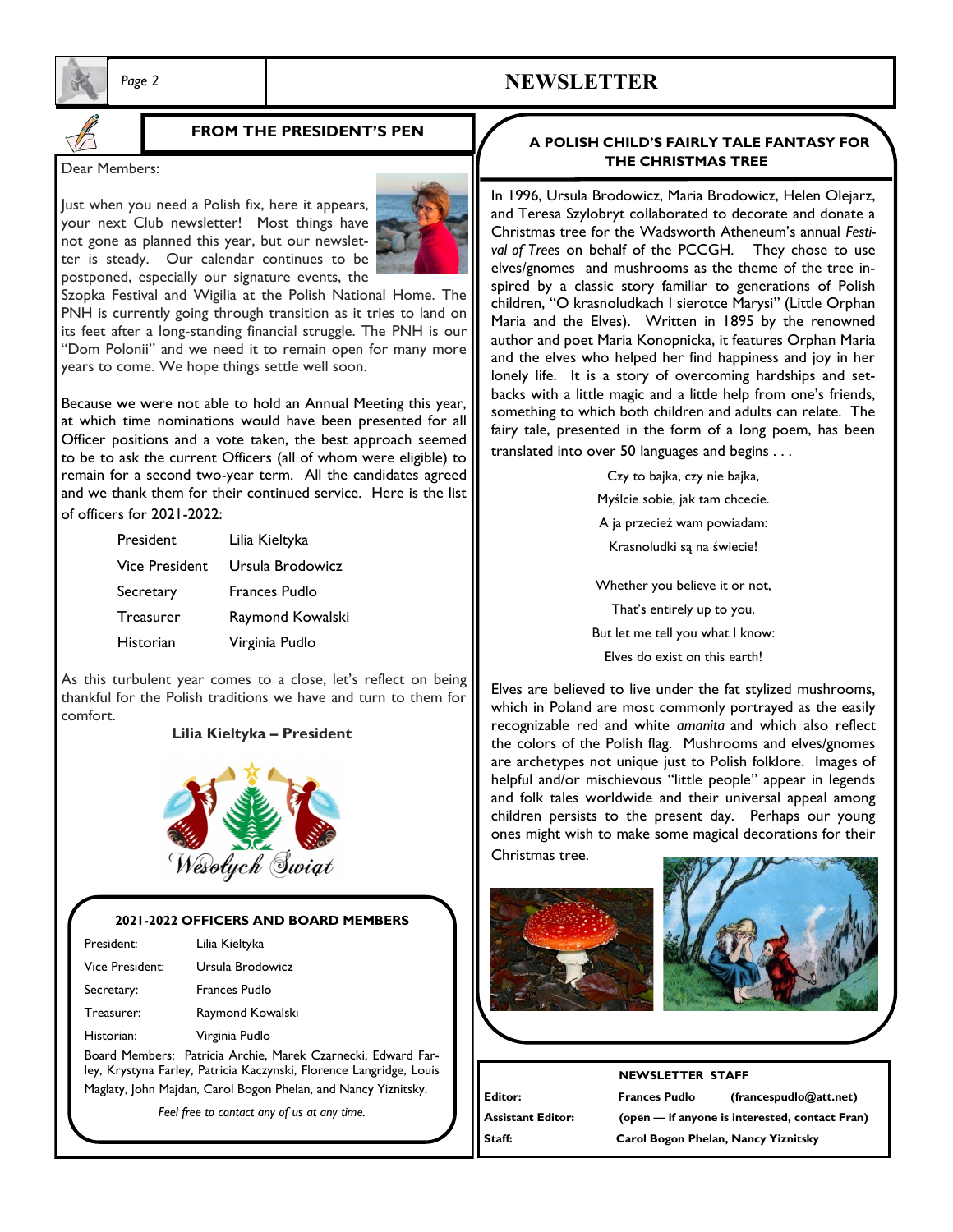### **Polish Cultural Club of Greater Hartford, Inc.**

#### **DO YOU KNOW . . . . POLISH CHRISTMAS WORDS AND PHRASES**

Our Polish Christmas heritage is exceptionally rich in lore, tradition, folkways, and food. The following listing is offered to highlight some of those major components along with a pronunciation guide that has been provided for those whose Polish over time might have grown rusty. Don't forget that recipes for many of the traditional foods mentioned below can be found in our Club cookbook under the Christmas Eve (Wigilia) section.

**A**DVENT "AHDvent:" the nearly four-week period of spiritual preparation for Christmas. It is the time to build a Christmas crib (szopka), welcome Święty Mikołaj, prepare home-made tree ornaments, light successive candles of the Advent Wreath, pray and meditate, and think of the needy.

**A**NIOŁ "AHnyo:" the polish word for angel, a figure who recurs throughout the season in Christmas carols, nativity plays, and holiday decorations.

**B**ARSZCZ "barshch:" a clear beetroot soup made with vegetable and mushroom stock usually including "uszka" (bite-sized mushroom-filled dumplings shaped like "ears"), traditionally served at the Wigilia supper.

**B**OŻE NARODZENIE "BAW-zheh nah-raw-DZEH-nyeh:" literally God's birth or divine birth. This is the standard Polish word for Christmas.

**C**HOINKA "haw-EEN-kah:" this can be any evergreen in general or a Christmas tree. Fir and spruce are preferred and are set up and trimmed on December 24 and kept in place until at least January 6 (Feast of the Three Kings) or even February 2 (Candlemas).

**G**WIAZDA BETLEJEMSKA "GVYAHZ-dah bet-lay-EM-skah:" the Star of Bethlehem, a name also given to the poinsettia.

**G**WIAZDA KOLĘDNICZA "GVYAHZ-dah kaw-lend-NEE-chah:" literally caroler's star, a large paper star, mounted on a pole, often with internal illumination, and carried by traditional caroling parties.

**J**ASEŁKA "yah-SEW-kah:" nativity play, usually staged by children who re-enact the story of shepherds going to Bethlehem to honor Baby Jesus.

**K**APUSTA Z GROCHEM "kah-POOSS-tah z GRAW-hem:" stewed, meatless sauerkraut with whole yellow peas, or other dried, cooked legumes, usually including some mushrooms — a typical Wigilia dish.

**K**OLĘDA "kaw-LEN-dah:" Christmas carol, honoring the nativity, populated by angels, shepherds and their flocks, the Three Kings, and the Holy Family.

**K**OLĘDNIK "kaw-LEND-neek:" caroler, traditionally a caroler-masquerader dressed as a Shepherd, King Herod, Death, Devil, Angel, Gypsy, Soldier, etc., forming part of a caroling party making house-to-house rounds.

**K**RUPNIK: This culinary term has two different meanings, 1) vegetable-barley soup, and 2) (at Christmas time) a honey-spice cordial served hot in shot glasses.

**K**ULIG "KOO-leek:" sleighing party with torch-lit horse-drawn sleighs and musicians for entertainment.

**K**UTIA, **K**UCJA "KOOT-yah, KOOTS-yah:" a traditional sweet Wigilia dish made of cooked wheat or grain, poppyseeds, honey, nuts, etc. from Eastern Poland.

**M**AKOWIEC "mah-KAW-vyets:" poppyseed roll cake, a typical Polish Christmas cake; also known as "makownik" and "strucla z makiem."

**M**ATKA BOSKIEJ GROMNICZNEJ "MAHT-kee BUSS-kay grum-NEEC-nay:" Candlemas celebrated on February 2, the day candles are blessed in church marking the official end of the Polish Christmas season.

**O**PŁATEK "aw-PWAH-tek:" a white unleavened wafer, imprinted with nativity motifs (sometimes referred to as "angel bread" or "the bread of love"), which is the single most important artifact of a Polish-style Christmas. It is traditionally broken and shared at the start of the Wigilia supper.

**P**AJĄK "PAH-yunk:" literally "spider," but in Christmas usage a mobile-type folk decoration made of opłatek, paper, straw, features, etc. suspended from the ceiling; also strings of dried white peas, draped to resemble strings of pearls.

**P**ASTERKA "pah-STAIR-kah:" Shepherd's Mass celebrated at midnight on Christmas Eve.

**P**IERNIK "pierre-neek:" honey-spice cake, Polish gingerbread, one of Poland's typical Christmas cakes.

**R**YBA "RIB-ah:" fish, a Wigilia culinary mainstay, including herring, fresh-water, and sea species which can be fried, baked, or poached and garnished in aspic.

**SI**ANO "SHAH-naw:" hay, a symbol of Christ's humble birth in a stable, is strewn on the table beneath the tablecloth and forms a bed on the plate or tray containing the opłatek at Wigilia.

**Ś**WIĘTO TRZECH KRÓLI "SHFYEN-taw TCHEKH KROO-lee:" Feast of the Three Kings (Jan. 6) when chalk is blessed at church, brought home, and the formula **K+M+B 2021** inscribed over doorways in honor of the Magi (signifying Kaspar, Melchior, Balthazar and the current year).

**S**ZOPKA KRAKOWSKA "SHAWP-kah krah-KUSS-kah:" Kraków-style Christmas crib fashioned from thin strips of wood, cardboard, and shimmering colored foil.

**W**IGILIA "vee-GHEEL-yah:" Christmas Eve, literally the Vigil, to Poles the single most important day of the year.





*Kolędnik*

*Wigilia Table*

**Ż**LÓBEK "ZH-WAW-bek:" Christmas crib or Nativity set. (Source: Robert Strybel, Polish American Journal, December 2007)